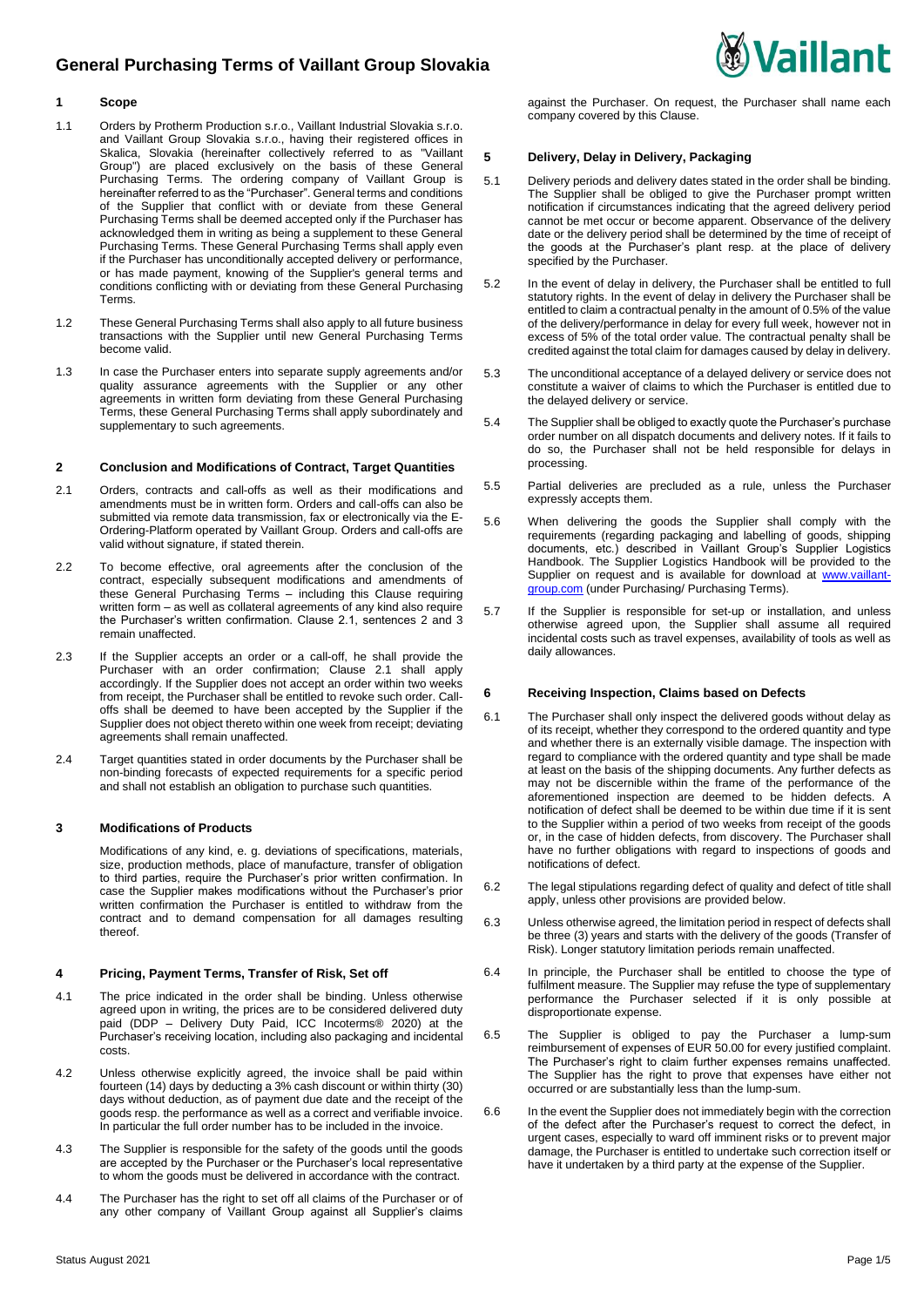

- 6.7 The Supplier warrants that no third-party rights are infringed both in the country of destination as well as in the European Union in connection with its delivery. If the Purchaser informs the Supplier prior to the order that the delivery item is intended for another or further countries of destination, the warranty of title shall also extend to these countries. In case of an infringement of third-party rights, the Supplier shall indemnify the Purchaser and other companies of Vaillant Group from such thirdparty claims on first written request. The aforementioned obligation of indemnification shall apply to all damages and necessary expenses that the Purchaser and, if applicable, other companies of Vaillant Group incur from or in connection with such third party claims. The above shall not apply in case the Supplier is not responsible for the defect of title.
- 6.8 If the Supplier performs its obligation to effect supplementary performance by supplying a substitute product, the statute of limitations of the goods delivered in substitution shall start to run anew after delivery thereof unless, when effecting the supplementary delivery thereof unless, when effecting the supplementary performance, the Supplier explicitly and appropriately made the reservation that the substitute delivery was effected purely as good will, to avoid disputes or in the interests of continuation of the delivery relationship.
- 6.9 Should the Purchaser and/or other companies of Vaillant Group incur expenses as a result of defective supplies or services, in particular transportation, labour costs, costs of material, costs of installation and removal or costs of incoming goods inspection exceeding the extent stipulated in Clause 6.1, such costs shall be borne by the Supplier.
- 6.10 In case the defective delivery causes rework and/or sorting expenditure at the Purchaser and/or at another company of Vaillant Group, the Supplier shall be obliged to pay a lump-sum reimbursement of expenses of EUR 50.00 per employee and full person-hour. The right to claim further expenses remain unaffected. The Supplier has the right to prove that expenses have either not occurred or are substantially less than the lump-sum.
- 6.11 In case the defective delivery causes a production shutdown at the Purchaser and/or at another company of Vaillant Group of more than one hour, the Supplier shall be obliged to pay a lump-sum damage of EUR 100.00 per employee and full person-hour with regard to the production area that is affected by the production shutdown. This shall not apply in case the Supplier is not responsible for the defective delivery. The right to claim further damages remains unaffected. The Supplier has the right to prove that expenses have either not occurred or are substantially less than the lump-sum.
- 6.12 In case the defective delivery requires that a customer service is performed at the Vaillant Group product at the final customer, the Supplier shall be obliged to reimburse the customer service costs incurred thereby to the Purchaser and/or to other companies of Vaillant Group. To the extent provided by law, this shall not apply, if the Supplier is not responsible for the defective delivery. Unless otherwise is agreed in writing, the labour and travel costs resulting from a customer service will be calculated per customer service as a lump sum as follows: EUR 200.00 for customer services in the countries Denmark, Germany, Netherlands, Switzerland, EUR 120.00 for customer services in the countries Austria, Belgium, France, Great Britain and EUR 50.00 in all other countries. The right to claim further customer service costs remains unaffected. The Supplier has the right to prove that customer service costs have either not occurred or are substantially less than the lump-sum.
- 6.13 Deliveries have to be made in accordance with the European Union Regulation 2011/65/EC ("RoHS") regarding the restriction of the use of certain hazardous substances in electrical and electronic equipment as well as in accordance with Art. 59 (1) and Art. 33 of Regulation (EC) No. 1907/2006 ("REACH").

## **7 Product Liability, Indemnification, Insurance Cover**

- 7.1 In the event a product liability claim is asserted against the Purchaser and/or other companies of Vaillant Group, the Supplier agrees to indemnify the Purchaser and/or other companies of Vaillant Group from such claims at first request if the damage was caused by a defect of the supply or service and to the extent that the cause of the fault lies within the Supplier's sphere of control and/or organisation and the Supplier is liable itself in relation to third parties. Where the cause of damage falls within the Supplier's area of responsibility, the Supplier shall have the burden of proof in this respect.
- 7.2 Within the scope of its liability for cases of damage within the meaning of Clause 7.1, the Supplier shall also be obliged to reimburse any and all expenses pursuant to §§ 380 et seq. Slovak Commercial Code that arise from or in connection with any recall campaign undertaken by the Purchaser and/or other companies of Vaillant Group. In so far as possible and reasonable, the Purchaser shall inform the Supplier of the

subject-matter and scope of the recall measures to be taken and shall give the Supplier the opportunity to comment. Other statutory claims shall remain unaffected.

*V***aillant** 

- 7.3 The Supplier shall keep in effect a product liability insurance with an insured lump-sum of at least 10 million EUR per claim for personal injury/property damage and shall on the Purchaser's request prove the existence of such insurance cover. Further claims for damages of the Purchaser shall remain unaffected.
- 7.4 Other or further statutory claims remain unaffected.

## **8 Documentation, Confidentiality, Rights of Use**

- 8.1 The Supplier shall keep confidential all business or technical information made accessible by Vaillant Group (including features which might be learned from objects, documents or software submitted and any other information or experiences) towards third parties, as long as and to the extent they are not public knowledge, and may only be made available in the Supplier's premises to persons who need to make use of the information for the purpose of supplying to Vaillant Group and who must also be required to maintain confidentiality; the information remains Vaillant Group's exclusive property. Without Vaillant Group's prior written approval, such information – except for deliveries to Vaillant Group – may not be duplicated or exploited commercially. Prototypes, objects or software which the Supplier receives from Vaillant Group may not be reverse engineered, dismantled or decompiled. At Vaillant Group's request, all information originating from Vaillant Group (including any copies or recordings made, if applicable) and loaned items must be immediately returned to Vaillant Group completely or proved to be destroyed.
- 8.2 Vaillant Group reserves all rights to such information and objects (including copyrights and the right to file for industrial property rights such as patents, utility models, marks etc.). Any use by the Supplier shall be permissible exclusively in accordance with the conditions of Clause 8.1. In the event these are provided to Vaillant Group by third parties, this reservation of rights also applies to these third parties.
- 8.3 Products built on the basis of documentation such as drawings, product specifications, models and the like drafted by Vaillant Group or by third parties for Vaillant Group or based on Vaillant Group's confidential information or Vaillant Group's tools or tools modelled on Vaillant Group's tools shall neither be used by the Supplier himself nor be offered or supplied to third parties.
- 8.4 The Supplier shall not refer the business relationship to the Purchaser in advertisements or other documents without the Purchaser's prior written approval.
- 8.5 The Supplier shall grant to Vaillant Group a non-exclusive, cost-free, indefinite, transferable, sub-licensable, irrevocable right to use the technical documentation (drawings, specifications, data sheets etc.) of the supplied products as well as the corresponding intellectual property rights and copyrights for the purpose of manufacture (including quality assurance, data-management etc.), use and distribution of the Vaillant Group products. In the event that the documentation has been produced on behalf of Vaillant Group and has been paid for - as the case may be, by the costs of the supplied products or on the basis of a development contract – and/or is based on information provided by Vaillant Group, the Supplier shall at no additional cost grant to Vaillant Group exclusive and unrestricted rights of use and exploitation. This shall not affect other written agreements.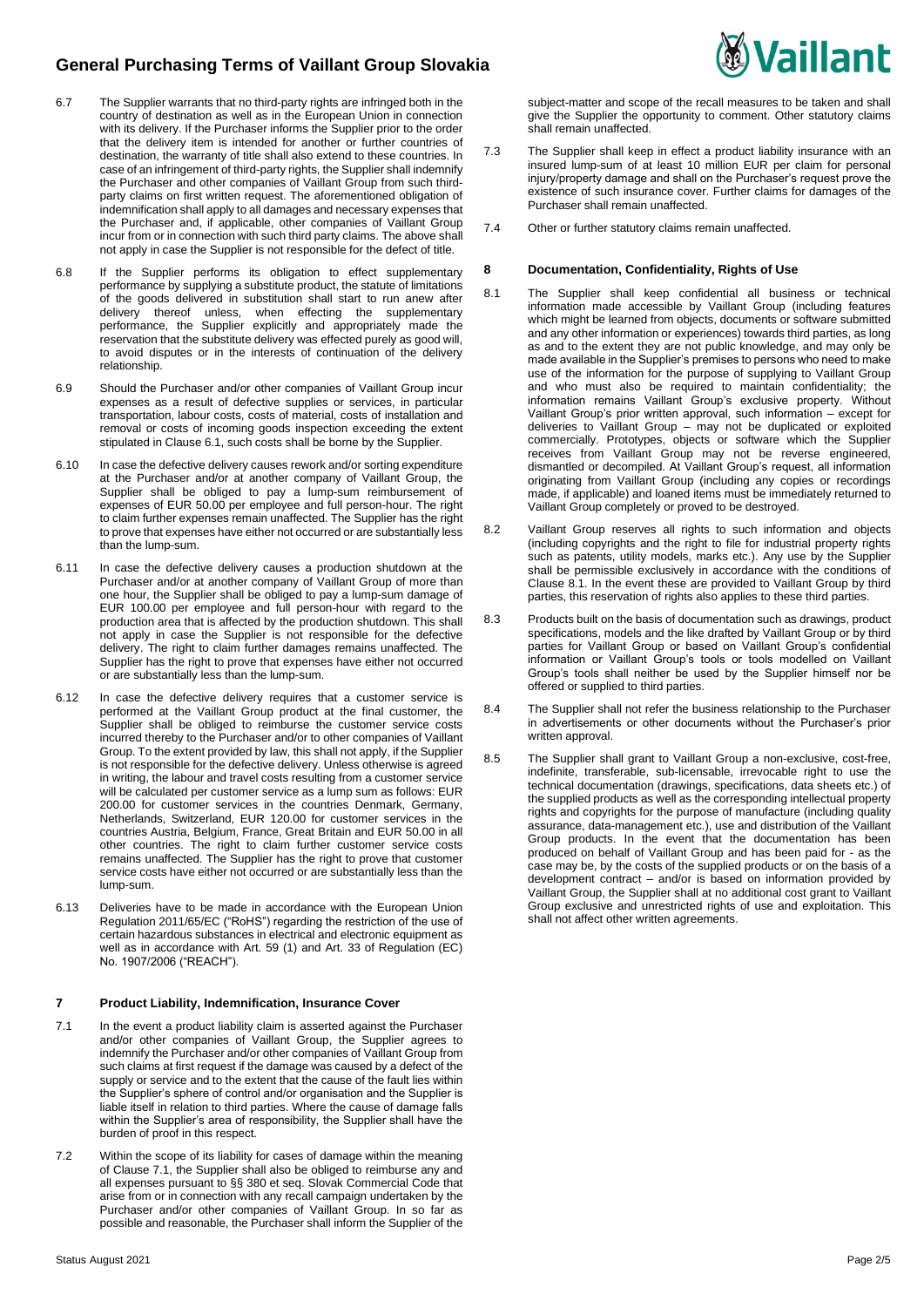# **General Purchasing Terms of Vaillant Group Slovakia**



## **9 Tools**

- 9.1 The Purchaser acquires the ownership of tools or other manufacturing equipment (hereinafter "Tools"), which are manufactured for the Purchaser, automatically and directly with their manufacture. The Purchaser shall be regarded as manufacturer in the sense of the applicable statutory provisions (in particular § 135b Slovak Civil Code). This shall apply irrespective of whether the Purchaser is designated as manufacturer. In the alternative, in the event that the Supplier should, nevertheless, initially acquire (co-) ownership of the Tools, however, the Supplier herewith transfers (co-) ownership of the Tools in question to the Purchaser. The Supplier shall employ the Tools only for the purposes provided for in the contract and shall store them for the Purchaser (constructive possession). Should a third party be in possession of the Tool(s), the Supplier herewith assigns its claim of surrender vis à vis the third party to the Purchaser; the Purchaser hereby accepts this assignment. The Supplier shall mark the Tools clearly and in a legible and durable manner as the Purchaser's property using the inventory tags provided by the Purchaser. These tags shall contain the tool number, component number and inventory number that will be provided by the Purchaser. On no account may the corresponding marking be removed or changed
- 9.2 Together with the ownership of the Tools (including the special tools and equipment, e.g. erosion electrodes sonotrodes, test equipment, calibres, etc.) the Purchaser automatically acquires the ownership of any associated documentation, in particular but not limited to design data, circuit diagrams, drawings, tool clamping plans, information about press tables, etc. This documentation shall be regarded as essential part of the Tools and, as such, cannot be subject to specific rights (§ 120 Slovak Civil Code. Insofar as the documentation is protected by copyrights, the Supplier grants to the Purchaser irrevocable, free-ofcharge, exclusive and unlimited as to time and territory rights of use. As far as the Purchaser makes available the Tools to the Supplier on a loan basis for the purpose of production of parts to be delivered to the Purchaser, the Supplier will be granted a non-exclusive, nontransferable right to use the documentation for this purpose.
- 9.3 The Purchaser is entitled to demand the surrender of the Tools at any time. In this case the Tools shall be surrendered to the Purchaser upon the Purchaser's first demand without delay in a proper and serviceable condition. The Supplier shall have the Tools ready for collection by the Purchaser not later than three (3) working days after receipt of the corresponding demand. Should the Supplier suspend payments or apply for insolvency proceedings or similar statutory proceedings, or if such proceedings are opened or their opening is rejected due to lack of assets, the Purchaser shall be entitled to immediately take possession of the Tools. The Supplier shall have no right of retention to the Tools.
- 9.4 Apart from that, Clauses 9.1 to 9.3 above apply analogously.

#### **10 Spare Parts**

- 10.1 The Supplier shall supply the Purchaser or any other Vaillant Group company named by the Purchaser, in sufficient quantity, with goods for use as spare parts, as well as with spare parts for the goods delivered by the Supplier. This obligation shall, regardless of the continued existence of a supply agreement and regardless of the reasons for any discontinuation of a supply agreement, exist for a period of fifteen (15) years after serial supply has ended or for a shorter period specified by the Purchaser in writing (hereinafter collectively "Extended Supply Period"), unless it can be proven that it would be objectively unreasonable to expect the Supplier to continue supplying; Sections 10.2 to 10.5 shall remain unaffected.
- 10.2 In due time, however at least six (6) month before the Extended Supply Period expires, the Supplier shall grant the Purchaser the possibility of placing a final order for its all-time demand. The same shall apply, if it becomes apparent to the Supplier during the Extended Supply Period that it will no longer be possible for the Supplier to continue supplying during the Extended Supply Period, and the Supplier is unable to offer the Purchaser other reasonable supply possibilities (e.g. supply of technically equivalent parts of matching quality). The Supplier shall give prompt written notice of any discontinuation of its supply capability during the Extended Supply Period.
- 10.3 Unless agreed otherwise, the Supplier is responsible for the maintenance, procurement of replacement and the storage of the tools required for the manufacture of spare parts; the associated costs are deemed fully compensated with the prices agreed upon for the deliveries of spare parts.
- 10.4 After the Extended Supply Period has ended, the Supplier shall, at the Purchaser's request, hand over technical information and documents necessary for manufacturing the spare parts and grant Vaillant Group the non-exclusive rights of use necessary for this in respect of any

existing industrial property rights (including copyrights and know-how) of the Supplier. These rights of use shall include production by third parties for Vaillant Group. The above shall also apply in the event of any discontinuation of the Supplier's supply capability during serial supply or during the Extended Supply Period. The above services shall be deemed settled by the prices agreed upon for the deliveries of spare parts.

10.5 The prices of the spare parts supplied for the goods delivered by the Supplier will be agreed upon in the supply agreement. Unless agreed otherwise, the prices of the goods delivered as spare parts during the term of a supply agreement shall be determined on the basis of the price agreed upon in the supply agreement for the goods delivered as serial parts. The prices agreed upon at the time of the discontinuation of the supply agreement shall continue to apply for a period of three (3) years, unless otherwise is agreed upon. After expiration of this period new price agreements will be made every year at the latest by end of August. Unless agreed otherwise, such new price agreements shall be valid for a period of twelve (12) months starting on the 1<sup>st</sup> January of the following year.

#### **11 Declaration about the Origin of delivered Goods, Export Control**

- 11.1 At the Purchaser's request the Supplier shall provide free of charge a certificate of origin regarding the delivered goods resp. any other documents of the customs authorities or any other authorities regarding the delivered goods.
- 11.2 The Supplier shall comply with all requirements of the applicable national and international foreign trade laws. The Supplier shall ensure, that the supplied goods are not listed in the export control list in Annex I and/or in Annex IV of European Union Regulation (EC) No. 428/2009 ("Dual-Use-Regulation").
- 11.3 The Supplier shall reimburse all costs and any damages incurred to the Purchaser due to a breach of the above obligations, unless the Supplier is not responsible for such breach.

#### **12 Quality Assurance, Social Accountability, Protection of the Environment**

- 12.1 To ensure the quality of its deliveries, the Supplier will establish and maintain a quality management system that shall be at least equivalent to the requirements of DIN ISO 9001. The Supplier will manufacture and test its products in accordance with the rules of this quality management system. In addition, the Supplier shall comply with the requirements described in Vaillant Group's Supplier Quality Guideline. The Supplier Quality Guideline will be provided to the Supplier on request and is available for download at www.vaillant-group.com (under Purchasing/Purchasing Terms). Vaillant Group is entitled, after prior agreement on the date, to verify the compliance of both the quality management system and the Supplier Quality Guideline within the scope of a quality audit at the Supplier.
- 12.2 The Supplier must comply with the respective statutory provisions governing the treatment of employees, environmental protection and health and safety at work and to work on reducing the adverse effects of its activities on human beings and the environment. In this respect the Supplier shall set up and further develop a management system in accordance with DIN ISO 14001 as well as DIN ISO 45001 or OHSAS 18001 within the realms of its possibilities. Further, the Supplier must comply with the principles of the UN Global Compact Initiative relating basically to the protection of international human rights, the right to collective bargaining, the abolition of forced labour and child labour, the elimination of discrimination when personnel is engaged and employed, the responsibility for the environment and the prevention of corruption. Further information on the UN Global Compact Initiative is available at: [www.unglobalcompact.org.](http://www.unglobalcompact.org/)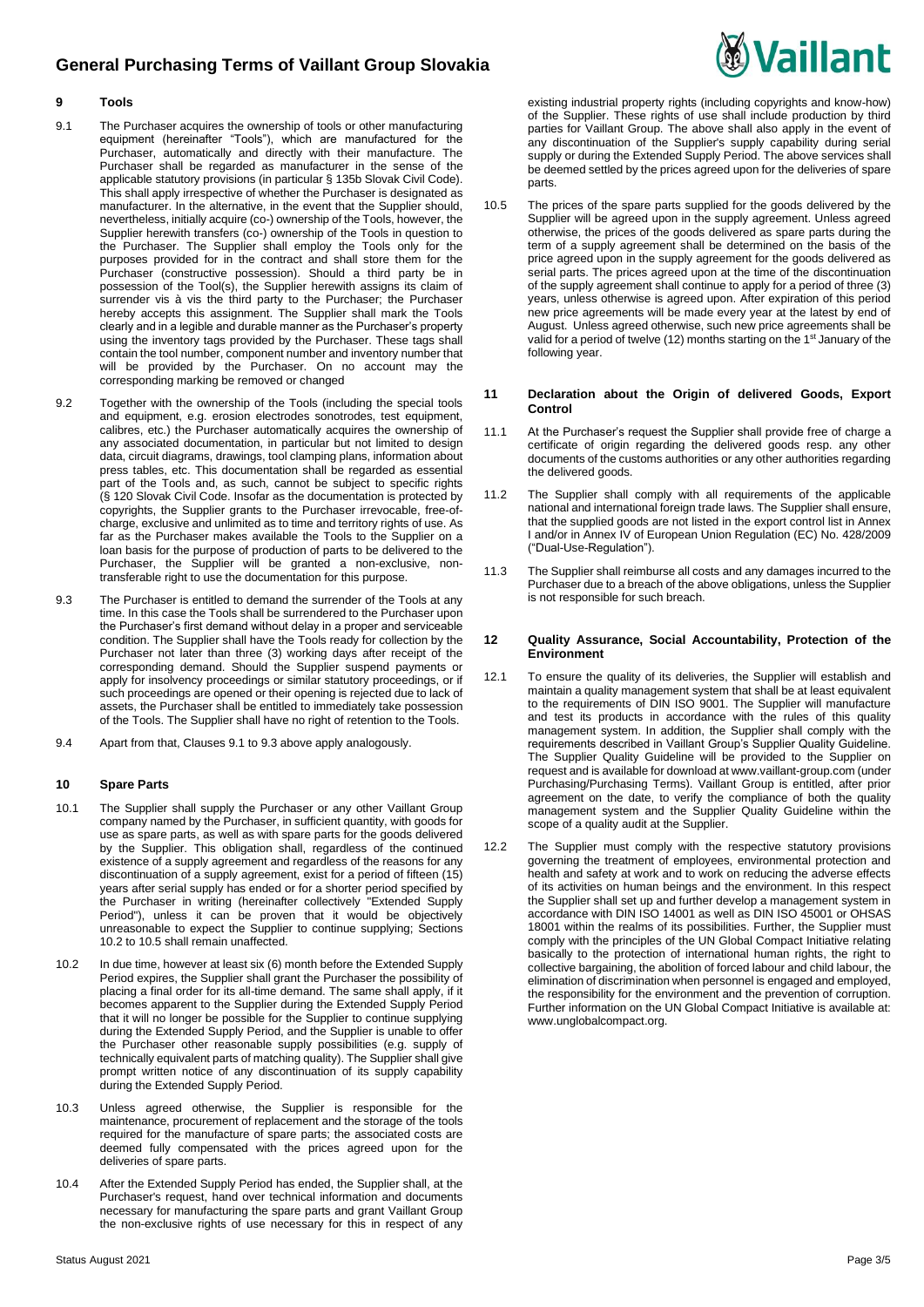## **13 Supplementary Provisions for Contracts for Work and Service Contracts**

## 13.1 Cooperation

Unless agreed otherwise, the Supplier will receive from the Purchaser, in the agreed data format, all information, documents and data available to the Purchaser (hereinafter collectively "Information") which the Purchaser considers necessary for the provision of the services, unless these are not otherwise available to the Supplier. If and to the extent the Supplier does consider the Information to be not sufficient or unclear, he shall advise the Purchaser to this effect immediately in text form.

- 13.2 Deployment of Employees
- 13.2.1. The Supplier shall render the contractual services exclusively by means of employees sufficiently qualified for the respective services. In the case of foreign employees, the Supplier shall, at the Purchaser's request, prove the existence of a work permit, if necessary.
- 13.2.2. Insofar as the deployment of specific employees is agreed upon for the rendering of the contractual services, any exchange of employees by the Supplier shall require the Purchaser's prior consent, which the Purchaser shall not unreasonably refuse. In any event, the employee newly deployed shall have at least the same level of qualification as the employee exchanged; Clause 13.2.1 shall remain unaffected. Any extra expenditure incurred upon the Supplier as a result of induction training of the new employee shall not be borne by the Purchaser.
- 13.2.3. The Purchaser shall be entitled to demand that employees deployed be exchanged, if the Purchaser has justified doubts about whether the employees deployed are suitable for the rendering of the services owed and/or capable of rendering the services owed and/or about whether the employees deployed are personally reliable
- 13.3 Remuneration
- 13.3.1. If a fixed price has been agreed upon, all services, expenditure and costs of the Supplier shall be deemed covered by this fixed price, except where otherwise expressly agreed upon.
- 13.3.2. If time and material based remuneration has been agreed upon, the remuneration shall be based on hourly rates. Time spent that is invoiced on the basis of hourly rates must be recorded and billed to the exact of at least half of an hour and by providing a comprehensible activity report. All other costs and expenditure of the Supplier are shall be deemed covered in full with the agreed remuneration
- 13.3.3. Insofar as billing is based on a daily rate, it shall be deemed agreed that one working day comprises at least eight (8) hours. If the working time comprises less than eight hours, the accrued hours shall be billed with 1/8 of the daily rate. Clause 13.3.2, 3<sup>rd</sup> sentence applies accordingly.
- 13.3.4. Travelling times shall only be remunerated as working time, if these have been used for the provision of the services.
- 13.3.5. The Supplier shall not be entitled to any additional remuneration for any out-of-hours (evening or night) work or for Saturday, Sunday or public holiday work, unless the execution of work out of hours or on a Saturday, Sunday or public holiday as well as the additional remuneration resulting thereof has been expressly agreed upon in advance with the Purchaser in the individual case.
- 13.3.6. Unless agreed otherwise, travel and accommodation costs shall be reimbursed to the Supplier only if employees of the Supplier are performing journeys for the purpose of executing the agreed services and if the Purchaser has given its prior consent in text form to pay the related travel costs. The Supplier hereby undertakes to make use of special terms granted to Vaillant Group (air travel, rail travel, hire car, taxi, hotel), insofar as possible and existent. Unless agreed otherwise, travel and accommodation costs shall be reimbursed only upon presentation of the relevant receipts, as follows:

Rail: 2nd class

Air: economy Class,

Hire car: only vehicles up to the medium class (including navigation and winter tires, if necessary)

Travelling by private car: kilometre allowance in accordance with tax authority guidelines

Accommodation in hotels up to the medium category (i.e. up to three stars)

The most suitable and cost-effective form of transport will be chosen, taking into account the urgency of the matter.

13.3.7. Other costs and expenses of the Supplier shall be reimbursed only if and insofar as these have been agreed upon in advance and meet the agreed requirements in respect of their cost-effectiveness. Costs and **Vaillant** 

13.3.8. The Supplier shall invoice all services properly and in compliance with the applicable tax regulations, plus any applicable value-added tax at the statutory rate.

## 13.4 Change Request

- 13.4.1. The Purchaser may amend the requirements for the agreed services and other contractual conditions according to the following Change Request process.
- 13.4.2. The Purchaser will notify the Supplier in writing or text form of its request to change and/or supplement the contract ("Change Request").
- 13.4.3. If the Change Request should affect the agreed time schedule, the remuneration and/or other contractual conditions, the Supplier shall no later than seven working days after receipt of the Change Request notify the Purchaser thereof in text form and shall submit an offer for the implementation of the Change Request. If the Change Request should result in changes to the agreed time schedule or remuneration, such changes shall be calculated on the basis of the original calculation basis. The Supplier is not obliged to submit an offer, if an implementation of the Change Request is unreasonably to be expected from the Supplier; the Supplier shall notify the Purchaser thereof, stating the reasons, within the above mentioned period. In this case the Purchaser is entitled to commission a third party to carry out the modified services or to undertake these by itself.
- 13.4.4. If the Purchaser accepts the offer in written or text form, the Change Request shall form an integral part of the contract and the contract shall be amended and/or supplemented by the agreed Change Request, e.g. with regard to the services to be performed, the schedule and the remuneration. The same shall apply if a notification pursuant to Clause 13.4.3 sentence 1 is not submitted.

## 13.5 Subcontracting of Third Parties

- 13.5.1. Unless otherwise agreed, the Supplier shall be entitled to appoint subcontractors to provide services to the Purchaser only with the Purchaser's prior consent. A declaration of consent shall be made in writing or text-form
- 13.5.2. Insofar as the Supplier uses third parties to provide services, the Supplier shall be responsible for the third party's services to the same extent as for its own services. The Supplier shall be liable for any fault of the third party to the same extent as for own faults.
- 13.5.3. The Supplier shall ensure that, in the case of (permitted) subcontracting, it procures the third party's services in its own name and on its own account, and that a contract is only entered into between the Supplier and the third party. The Supplier shall not be entitled to represent the Purchaser or to enter into contracts in the Purchaser's name.
- 13.5.4. Insofar as an individual order provides that the Supplier has to appoint a third party to provide services (hereinafter "third-party services"), and the costs thereof to be reimbursed by the Purchaser, the Supplier shall ensure that the third-party services are procured in such a manner that they are as cost-effective as possible, i.e. with the aim of achieving the best possible cost/benefit ratio, in accordance with the following provisions:
	- a) Third-party services with an expected total order value of up to EUR 5,000 per individual service shall be ordered by the Supplier in such a manner that they are as cost-effective as possible, whereas it is not necessary that a call for tenders for the third-party services is made in each individual case.
	- b) Third-party services with an expected total order value of more than EUR 5,000 per individual service shall be put up for tender by the Supplier; i.e. the Supplier shall, in these cases, obtain at least three comparable offers and examine these in terms of their costeffectiveness. When obtaining offers, the Purchaser's recommendations and directives shall be taken into account. At the Purchaser's option, the offers shall be obtained either as fixed-price offers or with a binding cost estimate. The offers obtained shall be submitted to the Purchaser, for decision-making, together with a proposed decision. The Supplier shall not award a subcontract until the Purchaser has given its prior approval which requires text form.
- 13.5.5. The Supplier shall not be entitled to apply any surcharge (handling fee or the like) to third-party services. The Supplier hereby represents and warrants that, in connection with the award of a subcontract, it shall not cause any services, payments or other benefits of monetary value (including in particular monetary discounts or discounts in kind, media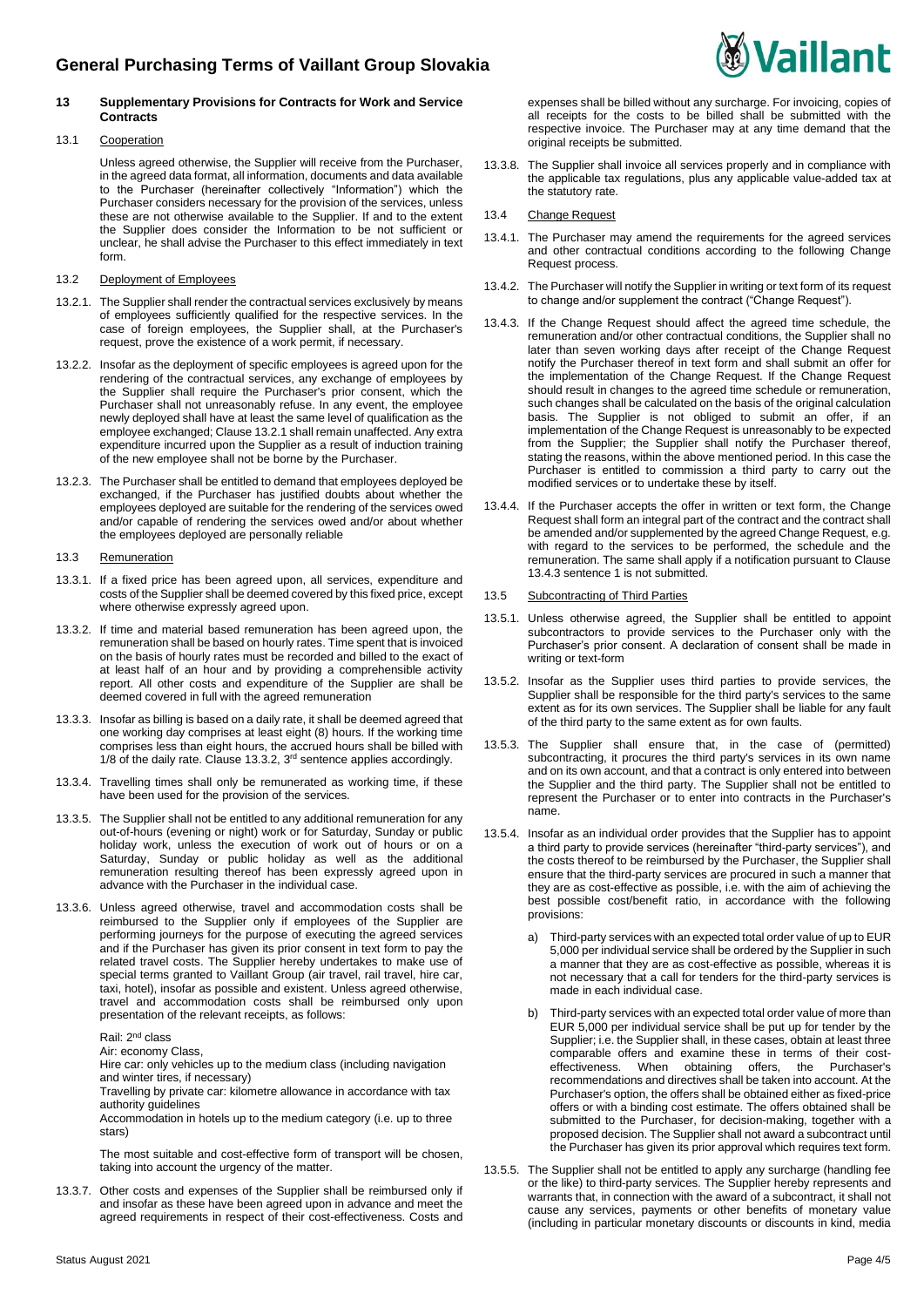## **General Purchasing Terms of Vaillant Group Slovakia**

services, bonus payments, kick-backs) to be directly or indirectly promised or granted to itself or others by the third party concerned or by companies or persons associated with the third party concerned. If this obligation is breached, the Purchaser shall be entitled to terminate the contract without prior notice and may claim from the Supplier to surrender any monetary benefits obtained by the Supplier. Further damage claims of the Purchaser shall remain unaffected.

- 13.6 Rights of Use
- 13.6.1. The results of the services rendered (hereinafter the "Results") shall, become the Purchaser's property upon their creation, that is, in the respective state of completion. The Supplier shall hold the Results in safekeeping on behalf of the Purchaser until they are handed over. The Supplier grants to the Purchaser the exclusive, worldwide, transferable, sublicensable and unrestricted right, to modify, to have modified, to use, to have used, to publish, to have published, to distribute, to have distributed, to utilize, to have utilized, to exploit or to have exploited the results in their original form and as extended or modified by the Purchaser. Mandatory legal regulations remain unaffected.
- 13.6.2. If and to the extent the Purchaser and/or a third party, that has a contractual relationship with the Purchaser, requires intellectual property rights (including copyrights and know-how) created or generated by the Supplier before or in course of the performance of the services ("Background IP"), in order to make use of the Results, the Supplier shall grant the Purchaser a perpetual, unrestricted, worldwide, non-exclusive, sublicensable, and transferable right to use such Background IP. Such right of use is also valid for the Purchaser's affiliated companies as well as for contractors of the Purchaser and its affiliated companies.
- 13.6.3. If the Results contain inventions or ideas which are patentable or otherwise eligible for registration, the Purchaser is entitled, at its discretion and in its own name, to apply for such property rights in any countries, to maintain these rights or to abandon them at any time. If necessary the Supplier shall assist the Purchaser with the application; the Supplier shall refrain from any activity that may impede the application and efficient exploitation of the rights by the Purchaser. The property rights incurred as a result of such applications belong to the Purchaser.
- 13.6.4. The Supplier hereby waives its right to authorship credit with respect to the results, unless otherwise agreed in the individual case.
- 13.6.5. The Supplier undertakes to ensure that the inventions or ideas arising in the course of the performance of the services are transferred to the Purchaser free of further charge or further cost.
- 13.6.6. This transfer and granting of rights under this Clause 13.6 shall be deemed fully compensated for upon payment of the remuneration agreed upon for the respective services.
- 13.6.7. The Results are subject to confidentiality in accordance with Clause 8.
- 13.6.8. Clause 9 remains unaffected by the foregoing.
- 13.7 Hand-over and Acceptance of the Services

Insofar as an acceptance inspection of the services is provided by law or by contract, the Supplier shall make the service available to the Purchaser for the acceptance inspection at the agreed point of time or in due time before the envisaged date for the acceptance inspection. The Purchaser shall declare its acceptance in writing or in text form insofar as the respective service rendered meets the agreed requirements. Insofar as an acceptance inspection of partial services is agreed upon in an individual case, the approval or acceptance of partial services shall constitute acceptance of the entire services by the Purchaser only upon the declaration of overall acceptance that the entire partial services interoperate with each other in accordance with the contract.

13.8 Rights in the Case of Defective Work Services

In the case of defective work services, the Purchaser shall be entitled to the statutory rights.

## 13.9 Conduct on the Purchaser's Premises

The Supplier shall ensure that the personnel deployed by it follows all the Purchaser's directives when working on the Purchaser's premises, in particular all the Purchaser's directives for maintaining order and safety and for fire prevention, and that it submits to the customary control procedures and, in all other respects, complies with all relevant statutory provisions, in particular those relating to health and safety at work and to environmental protection. If the Supplier deploys multiple employees at the company grounds for carrying out the services, the Supplier shall give the Purchaser the name of a contact person with the necessary power to issue directives and to supervise; any change of

this person shall be communicated to the Purchaser. Additionally, the Safety Manual for Contractors of Vaillant Group shall apply.

- 13.10 IT-Security, Data Protection
- 13.10.1. The Supplier shall take appropriate measures for storage of data and for protection of its IT systems against software with damaging functions (viruses) and unauthorized access by third parties, in order to reasonably protect information received from the Purchaser, and the Results generated for the same, against loss, modification, forwarding or access by unauthorized third parties. If there are any indications that a third party has attempted to access, or has actually accessed, the Purchaser's IT systems without authorisation, the Supplier shall promptly inform the Purchaser and, to a reasonable extent, assist the Purchaser with the measures necessary for clearing up and averting such access.
- 13.10.2. Insofar as the Supplier performs services on the premises of the Purchaser or has access to the Purchaser's IT systems the leaflet IT and information safety in Vaillant Group for external service providers shall also apply.
- 13.10.3. Insofar as the Supplier is granted access to personal data in the course of providing the services, the Supplier shall comply with the statutory provisions relating to protection of personal data and data privacy and shall enable the Purchaser to keep itself informed that such provisions are being complied with. The Supplier shall bind its employees and freelance workers in writing to comply with data protection regulations.
- 13.11 Right of Termination
- 13.11.1. The Purchaser may wholly or partly terminate the order at any time without giving reasons. In the event of such termination, the Purchaser shall pay for the services provably rendered up to the effective date of termination, in the sum of the corresponding portion of the agreed total fee, and reimburse any further costs provably incurred and resulting directly from the order. In any event, however, the payment claim shall be limited, in terms of the amount, to the agreed total fee. The Supplier shall not be entitled to any further claims for performance or damage claims on account of such termination.
- 13.11.2. If the Purchaser makes use of a right of termination to which it is entitled by contract or by law on account of a breach of contract by the Supplier, the services carried out until then shall be billed, at the contractually agreed fee, only insofar as they can be used by the Purchaser as intended. Any loss for which the Purchaser is to be compensated shall be taken into account in the billing.

#### **14 Supplementary Provisions**

Insofar as the provisions of these General Purchasing Terms do not regulate certain matters, the relevant statutory provisions shall apply.

## **15 Final Provisions**

- 15.1 The place of performance for deliveries and services shall be the place of receipt specified by the Purchaser. The place of performance for payments shall be the registered office of the Purchaser.
- 15.2 If any of the provisions of these General Purchasing Terms or of additional agreements should be or become invalid, the remaining provisions shall continue in full force and effect. The parties shall agree upon a provision to replace the invalid provision that reflects as closely as possible the economic intent of the invalid provision.
- 15.3 The laws of Slovakia shall apply to the exclusion of its conflict of law provisions and the United Nations Convention on Contracts for the International Sale of Goods (CISG).
- 15.4 The venue for all disputes arising out of or in connection with contractual relationships based on these General Purchasing Terms shall be the registered office of the Purchaser. The Purchaser further has the right to initiate legal action against the Supplier at a court near the Supplier's place of business or branch or at a court near the place of performance at the Purchaser's discretion.
- 15.5 The English version of these General Purchasing Terms shall be for convenience only. In the event of any inconsistencies, the Slovak version shall prevail.

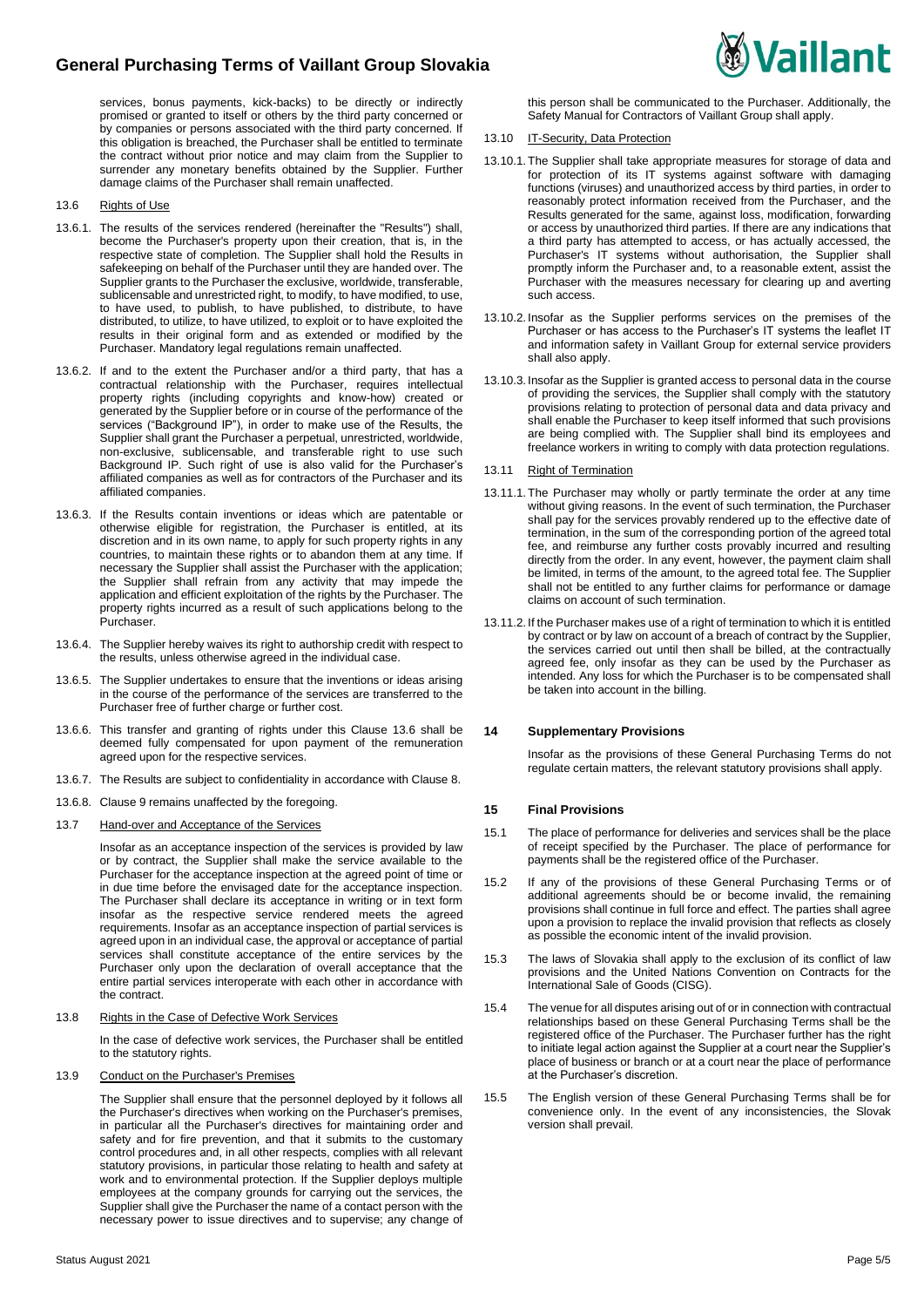

## **1 Rozsah pôsobnosti**

- 1.1 Objednávky spoločností Protherm Production s.r.o., Vaillant Industrial Slovakia s.r.o. a Vaillant Group Slovakia s.r.o., so sídlom v Skalici, Slovenská republika (ďalej len spolu "Vaillant Group") sa zadávajú výlučne na základe týchto všeobecných nákupných podmienok. Objednávajúca spoločnosť skupiny Vaillant Group sa ďalej označuje ako "kupujúci". Všeobecné zmluvné podmienky dodávateľa, ktoré sú v rozpore s týmito všeobecnými nákupnými podmienkami alebo sa od nich odchyľujú, sa považujú za prijaté len vtedy, keď ich kupujúci písomne uznal ako dodatok k predmetným všeobecným nákupným podmienkam. Všeobecné nákupné podmienky sa uplatňujú dokonca aj vtedy, keď kupujúci bez výhrad prevzal dodávku alebo výkon, prípadne uskutočnil platbu, hoci mu bolo známe, že všeobecné zmluvné podmienky dodávateľa sú v rozpore s týmito všeobecnými nákupnými podmienkami alebo sa od nich odchyľujú.
- 1.2 Všeobecné nákupné podmienky sa tiež vzťahujú na všetky budúce obchodné transakcie s dodávateľom, a to až do nadobudnutia účinnosti nových všeobecných nákupných podmienok.
- 1.3 V prípade, že kupujúci uzavrie s dodávateľom samostatné dohody o dodávkach a/alebo dohody o zabezpečení kvality, alebo akékoľvek iné dohody v písomnej forme, ktoré sa odchyľujú od týchto všeobecných nákupných podmienok, predmetné všeobecné nákupné podmienky sa uplatňujú ako podriadené a dodatkové k takýmto dohodám.

## **2 Uzavretie a úpravy zmluvy, cieľové množstvá**

- 2.1 Objednávky, zmluvy a rušenie objednávok, ako aj ich úpravy a zmeny musia byť vyhotovené písomne. Objednávky a rušenie objednávok je tiež možné predkladať prostredníctvom vzdialeného dátového prenosu, faxom alebo elektronicky cez platformu E-Ordering-Platform, ktorú prevádzkuje skupina Vaillant Group. Objednávky a rušenie objednávok sú platné bez podpisu, ak je to v texte uvedené.
- 2.2 Ak majú byť platné ústne dohody po uzavretí zmluvy, a najmä následné úpravy a zmeny predmetných všeobecných nákupných podmienok (vrátane tohto ustanovenia vyžadujúceho vyhotovenie v písomnej forme), ako aj vedľajšie dohody akéhokoľvek druhu, musia byť tiež písomne potvrdené kupujúcim. Týmto ustanovením nie je dotknutý oddiel 2.1 vety 2 a 3.
- 2.3 Ak dodávateľ prijme objednávku alebo jej zrušenie, poskytne kupujúcemu potvrdenie objednávky; ustanovenie 2.1 sa použije primerane. Ak dodávateľ neprijme objednávku do dvoch týždňov od doručenia, kupujúci má nárok na zrušenie takejto objednávky. Zrušenie objednávok sa považuje za potvrdené dodávateľom, pokiaľ dodávateľ voči nim nevznesie námietky do jedného týždňa od doručenia, pričom dohody o zmene objednávky zostávajú týmto nedotknuté.
- 2.4 Cieľové množstvá uvedené kupujúcim v dokumentoch týkajúcich sa objednávky sú nezáväzné prognózy predpokladaných požiadaviek na určité obdobie a nepredstavujú záväzok nákupu takýchto množstiev.

## **3 Úpravy výrobkov**

Úpravy akéhokoľvek druhu, napr. odchýlky technických vlastností, materiálov, veľkosti, výrobných postupov a miesta výroby a prenesenie povinnosti na tretie strany si vyžadujú predchádzajúci písomný súhlas kupujúceho. V prípade, že dodávateľ vykoná úpravy bez predchádzajúceho písomného súhlasu kupujúceho, kupujúci je oprávnený odstúpiť od zmluvy a požadovať náhradu všetkých škôd, ku ktorým došlo v dôsledku takýchto úprav.

#### **4 Stanovenie cien, platobné podmienky, prenos rizika, vyrovnanie**

- 4.1 Cena uvedená v objednávke je záväzná. Pokiaľ nie je písomnou formou dohodnuté inak, ceny sa považujú za ceny s dodaním clo platené (DDP – s dodaním clo platené, ICC Incoterms® 2020) na mieste doručenia kupujúcemu vrátane ceny obalu a vedľajších výdavkov.
- 4.2 Pokiaľ nie je výslovne dohodnuté inak, faktúra sa uhradí do štrnástich (14) dní s odrátaním cenového rabatu vo výške 3 % alebo do tridsiatich (30) dní bez odrátania rabatu, a to v závislosti od dátumu splatnosti a dodania tovaru, resp. výkonu, ako aj správnosti a overiteľnosti faktúry. Konkrétne musí byť na faktúre uvedené celé číslo objednávky.
- 4.3 Dodávateľ zodpovedá za bezpečnosť tovaru až do chvíle prijatia tovaru kupujúcim alebo miestnym zástupcom kupujúceho, ktorému musí byť tovar doručený v súlade so zmluvou.

4.4 Kupujúci má právo vyrovnať všetky svoje nároky alebo nároky akejkoľvek inej spoločnosti zo skupiny Vaillant Group oproti všetkým nárokom dodávateľa voči kupujúcemu. Kupujúci na požiadanie vymenuje jednotlivé spoločnosti, na ktoré sa vzťahuje tento oddiel.

## **5 Dodanie, omeškania pri dodaní, obal**

- 5.1 Dodacie lehoty a termíny dodania uvedené v objednávke sú záväzné. V prípadoch, keď nastanú alebo sa stanú zrejmými okolnosti, ktoré ukazujú, že nebude možné dodržať dohodnutú termín dodania, dodávateľ je povinný písomne upozorniť na túto skutočnosť kupujúceho. Dodržanie termínu dodania alebo dodacej lehoty sa určuje podľa času doručenia tovaru do prevádzky kupujúceho, resp. na miesto dodania určené kupujúcim.
- 5.2 V prípade omeškania dodania má kupujúci všetky zákonom stanovené práva. V prípade omeškania dodania má kupujúci právo nárokovať si zmluvnú pokutu vo výške 0,5 % hodnoty omeškanej dodávky/výkonu za každý celý týždeň, maximálne však 5 % celkovej hodnoty objednávky. Zmluvná pokuta nevylučuje nároky na náhradu škôd spôsobených omeškaním pri dodaní.
- 5.3 Bezpodmienečné prijatie omeškanej dodávky alebo služby nevylučuje nároky, na ktoré má kupujúci právo z dôvodu omeškania pri dodaní tovaru alebo služieb.
- 5.4 Dodávateľ je povinný presne uviesť číslo objednávky kupujúceho na všetkých expedičných dokumentoch a dodacích listoch. V opačnom prípade kupujúci nie je zodpovedný za omeškanie pri prevzatí.
- 5.5 Čiastočné dodávky sa vylučujú, okrem prípadov, keď s nimi kupujúci výslovne súhlasí.
- 5.6 Dodávateľ pri dodaní tovaru spĺňa požiadavky (týkajúce sa obalu a označenia tovaru, prepravných dokladov atď.) opísané v Logistickej príručke pre dodávateľa skupiny Vaillant Group. Logistická príručka dodávateľa bude poskytnutá dodávateľovi na požiadanie a je k dispozícii na [www.vaillant-group.com](http://www.vaillant-group.com/) (v časti Nákup/Podmienky nákupu).
- 5.7 Ak je dodávateľ zodpovedný za zostavenie alebo inštaláciu a pokiaľ nie je dohodnuté inak, dodávateľ nesie všetky vedľajšie výdavky spojené s zostavením a inštaláciu na svoj účet, ako sú napríklad cestovné náklady, dostupnosť nástrojov, ako aj denné diéty.

## **6 Kontrola pri prijatí, reklamácie vád**

- 6.1 Kupujúci kontroluje len dodaný tovar bezprostredne po jeho doručení. Kontroluje, či tovar zodpovedá objednanému množstvu a druhu a či nie je zvonka viditeľne poškodený. Overenie dodania objednaného množstva a druhu sa vykonáva aspoň na základe prepravných dokladov. Všetky ďalšie vady, ktoré nemusia byť rozpoznateľné v rámci vyššie uvedenej kontroly, sa považujú za skryté vady. Oznámenie o vadách sa považuje za zaslané v náležitej lehote, pokiaľ je odoslané dodávateľovi v období dvoch týždňov od doručenia tovaru alebo v prípade skrytých vád od ich zistenia. Kupujúci nemá žiadne ďalšie povinnosti týkajúce sa kontrol tovaru a oznamovania vád.
- 6.2 Uplatňujú sa právne ustanovenia týkajúce sa vád v oblasti kvality a vád vlastníckeho nároku, pokiaľ nižšie nie je stanovené inak.
- 6.3 Pokiaľ nie je dohodnuté inak, premlčacia lehota pre vady je tri (3) roky a začína sa dodaním tovaru (prenos rizika). Týmto ustanovením nie sú dotknuté dlhšie premlčacie lehoty vyplývajúce zo zákona.
- 6.4 Kupujúci je v zásade oprávnený vybrať si druh plnenia. Dodávateľ môže odmietnuť druh dodatočného plnenia, ktorý si vybral kupujúci vtedy, ak je takýto výkon možný len s neprimeranými výdavkami.
- 6.5 Dodávateľ je povinný zaplatiť kupujúcemu paušálnu náhradu vo výške 50,00 EUR za každú uznanú reklamáciu. Týmto ustanovením nie je dotknuté právo kupujúceho požadovať preplatenie ďalších výdavkov. Dodávateľ má právo preukázať, že k výdavkom buď nedošlo, alebo sú podstatne nižšie ako paušálna suma.
- 6.6 V prípade, že dodávateľ ihneď nezačne s nápravou vady po žiadosti kupujúceho o takúto nápravu, v naliehavých prípadoch (najmä s cieľom odvrátiť bezprostredné riziká alebo zabrániť rozsiahlej škode) má kupujúci právo vykonať takúto nápravu sám alebo ju zveriť tretej strane na náklady dodávateľa.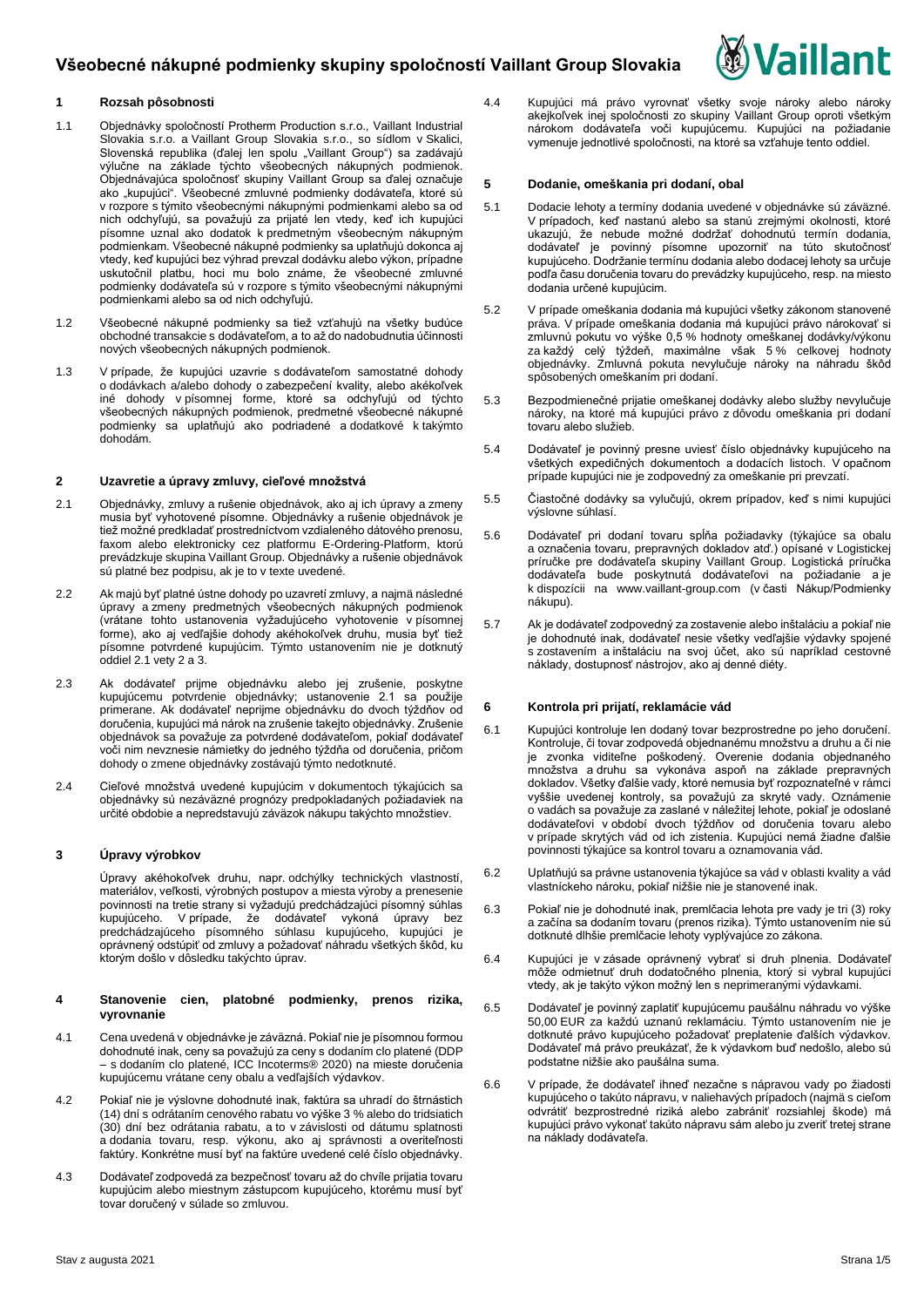

- 6.7 Dodávateľ zaručuje, že v súvislosti s jeho dodaním nebudú porušené práva žiadnej tretej strany ani v krajine určenia, ani v Európskej únii. Ak kupujúci pred uskutočnením objednávky informuje dodávateľa, že položka dodania je určená pre inú alebo ďalšiu krajinu určenia, záruka vlastníckeho nároku sa rozširuje aj na tieto krajiny. V prípade porušenia práv tretej strany dodávateľ zbaví kupujúceho a ostatné spoločnosti skupiny Vaillant Group zodpovednosti za nároky takýchto tretích strán po prvej písomnej žiadosti. Uvedená povinnosť zbavenia zodpovednosti sa vzťahuje na všetky škody a nutné výdavky, ktoré vzniknú kupujúcemu a podľa okolností ostatným spoločnostiam skupiny Vaillant Group v dôsledku nárokov takejto tretej strany alebo v súvislosti s nimi. Vyššie uvedené ustanovenie sa neuplatňuje v prípade, že dodávateľ nie je zodpovedný za právne vady vlastníckeho nároku.
- 6.8 Ak dodávateľ splní svoju povinnosť náhradným plnením tak, že dodá náhradný tovar, nároky z vád tovaru sa začnú znova počítať po dodaní náhradného tovaru, okrem prípadov, keď v súvislosti s náhradným plnením dodávateľ výslovne a riadne potvrdí, že náhradné dodanie bolo vykonané výlučne z dobrej vôle s cieľom predísť sporom alebo v záujme pokračovania dodávateľsko-odberateľského vzťahu.
- 6.9 Pokiaľ kupujúcemu a/alebo iným spoločnostiam skupiny Vaillant Group vzniknú náklady v dôsledku vád dodania alebo službách, a najmä náklady na dopravu, prácu, materiál, náklady inštalácie a odstránenia alebo náklady na kontrolu doručovaného tovaru, ktoré prekračujú rozsah stanovený v oddiele 6.1, takéto náklady uhradí dodávateľ.
- 6.10 V prípade, že vady dodania spôsobia prepracovanie a/alebo výdavky na triedenie pre kupujúceho a/alebo inú spoločnosť skupiny Vaillant Group, dodávateľ je povinný zaplatiť paušálnu sumu náhrady nákladov vo výške 50,00 EUR na zamestnanca a celú osobohodinu. Týmto ustanovením nie je dotknuté právo nárokovať si preplatenie ďalších výdavkov. Dodávateľ má právo preukázať, že k výdavkom buď nedošlo, alebo sú podstatne nižšie ako paušálna suma.
- 6.11 V prípade, že vady dodania spôsobia zastavenie výroby u kupujúceho a/alebo v inej spoločnosti, ktorá je súčasťou skupiny Vaillant Group, na dlhšie ako jednu hodinu, dodávateľ je povinný zaplatiť odškodnenie v paušálnej výške 100,00 EUR za zamestnanca a celú osobohodinu v súvislosti s výrobnou oblasťou, ktorej sa dotklo zastavenie výroby. Vyššie uvedené ustanovenie sa neuplatňuje v prípade, že dodávateľ nie je zodpovedný za vady dodaného tovaru alebo služieb. Týmto ustanovením nie je dotknuté právo nárokovať si preplatenie ďalších škôd. Dodávateľ má právo preukázať, že k výdavkom buď nedošlo, alebo sú podstatne nižšie ako paušálna suma.
- 6.12 V prípade, že si vady dodania vyžiadajú servisný zásah na výrobku skupiny Vaillant Group u koncového zákazníka, dodávateľ je povinný uhradiť náklady na servisný zásah u zákazníka, ktoré v tejto súvislosti vzniknú kupujúcemu a/alebo ostatným spoločnostiam skupiny Vaillant Group. Vyššie uvedené ustanovenie sa neuplatňuje v rozsahu stanovenom zákonom v prípade, že dodávateľ nie je zodpovedný za vady dodania. Pokiaľ nie je písomne dohodnuté inak, náklady na prácu a cestovné náklady vyplývajúce zo servisného zásahu u zákazníka sa vypočítajú na jednotlivé servisné zásahy ako paušálna suma takto: 200,00 EUR za servisné zásahy u zákazníkov v Dánsku, Nemecku, Holandsku, Švajčiarsku; 120,00 EUR za servisné zásahy u zákazníkov v Rakúsku, Belgicku, Francúzsku a Veľkej Británii a 50,00 EUR vo všetkých ostatných krajinách. Týmto ustanovením nie je dotknuté právo nárokovať si preplatenie ďalších nákladov na servisný zásah u zákazníka. Dodávateľ má právo preukázať, že k nákladom na servisný zásah u zákazníka buď nedošlo, alebo sú oveľa nižšie ako paušálna suma.
- 6.13 Dodania sa musia uskutočniť v súlade so smernicou Európskeho parlamentu a Rady 2011/65/ES ("RoHS") o obmedzení používania určitých nebezpečných látok v elektrických a elektronických zariadeniach, ako aj v súlade s článkom 59 ods. 1 a článkom 33 nariadenia (ES) č. 1907/2006 ("REACH").

## **7 Zodpovednosť za výrobok, náhrada škody, poistné krytie**

- 7.1 V prípade, že je voči kupujúcemu a/alebo ostatným spoločnostiam skupiny Vaillant Group vznesený nárok v rámci zodpovednosti za výrobok, dodávateľ súhlasí s tým, že na prvé požiadanie odškodní kupujúceho a/alebo ostatné spoločnosti skupiny Vaillant Group za takéto nároky, pokiaľ škoda bola spôsobená vadou dodaného tovaru alebo služby, a to v takom rozsahu, v akom príčina vady leží v oblasti kontroly a/alebo organizácie dodávateľa a samotný dodávateľ je zodpovedný voči tretím stranám. Tam, kde príčina škody leží v oblasti zodpovednosti dodávateľa, dodávateľ nesie súvisiace dôkazné bremeno.
- 7.2 V rámci rozsahu zodpovednosti za škody v zmysle oddielu 7.1 je dodávateľ tiež zodpovedný za preplatenie všetkých výdavkov v súlade

s §§ 380 et seq. slovenského obchodného zákonníka, ktoré vzniknú z dôvodu sťahovania výrobkov z trhu uskutočneného kupujúcim a/alebo ostatnými spoločnosťami skupiny Vaillant Group alebo v súvislosti s týmto sťahovaním. V rozsahu, v akom je to možné a opodstatnené, kupujúci informuje dodávateľa o podstate a rozsahu opatrení týkajúcich sa sťahovania výrobku z trhu, ktoré sa musia prijať, a poskytne dodávateľovi príležitosť vyjadriť sa k nim. Týmto ustanovením nie sú dotknuté ostatné nároky vyplývajúce zo zákona.

- 7.3 Dodávateľ má účinné poistenie zodpovednosti za výrobok na paušálnu sumu aspoň 10 miliónov EUR na nárok, ktoré pokrýva prípady zranenia osôb/majetkovej ujmy a na žiadosť kupujúceho preukáže existenciu takéhoto poistenia. Týmto ustanovením nie sú dotknuté ďalšie nároky kupujúceho na odškodnenie.
- 7.4 Týmto ustanovením nie sú dotknuté iné alebo ďalšie nároky vyplývajúce zo zákona.

#### **8 Dokumentácia, dôvernosť, práva na používanie**

- 8.1 Dodávateľ zachováva vo vzťahu k tretím stranám dôvernosť všetkých obchodných alebo technických informácií, ktoré mu sprístupní skupina Vaillant Group (vrátane vlastností, ktoré je možné zistiť z poskytnutých predmetov, dokumentov alebo softvéru a všetkých ostatných informácií alebo skúseností), a to pokiaľ nie sú verejne známe a v takom rozsahu, v akom nie sú verejne známe. Takéto informácie sú k dispozícii len v priestoroch dodávateľa a len osobám, ktoré ich potrebujú na účely dodávok skupine Vaillant Group, pričom od týchto osôb sa tiež musí vyžadovať zachovávanie dôvernosti informácií. Uvedené informácie zostávajú výlučným vlastníctvom skupiny Vaillant Group. Takéto informácie (okrem dodávok skupine Vaillant Group) sa nesmú rozmnožovať alebo komerčne využívať bez predchádzajúceho písomného súhlasu skupiny Vaillant Group. Prototypy, objekty alebo softvér, ktoré dodávateľ dostane od spoločnosti Vaillant Group, sa nesmú spätne analyzovať, demontovať ani dekompilovať. Všetky informácie pochádzajúce od skupiny Vaillant Group (vrátane podľa okolností prípadných vyhotovených kópií alebo záznamov) a všetky zapožičané predmety musia byť na žiadosť skupiny Vaillant Group okamžite a v plnom rozsahu vrátené skupine Vaillant Group alebo sa musí preukázať ich zničenie.
- 8.2 Skupina Vaillant Group si vyhradzuje všetky práva na takéto informácie a objekty (vrátane autorských práv a práva na podanie žiadosti týkajúcej sa práv priemyselného vlastníctva, ako sú patenty, úžitkové vzory, známok atď.). Akékoľvek použitie dodávateľom je prípustné výlučne v súlade s podmienkami článku 8.1. V prípade, že uvedené informácie boli poskytnuté skupine Vaillant Group tretími stranami, vyhradenie práv sa vzťahuje aj na dané tretie strany.
- 8.3 Dodávateľ sám nepoužíva ani neponúka či nedodáva tretím stranám výrobky založené na dokumentácii, ako sú výkresy, produktová špecifikácia, modely a podobne, vyhotovenej skupinou Vaillant Group alebo tretími stranami pre Vaillant Group alebo založené na dôverných informáciách skupiny Vaillant Group, nástrojoch skupiny Vaillant Group alebo nástrojoch skonštruovaných podľa nástrojov skupiny Vaillant Group
- 8.4 Dodávateľ neuvádza obchodný vzťah s kupujúcim v reklamách ani iných dokumentoch bez predchádzajúceho písomného súhlasu kupujúceho.
- 8.5 Dodávateľ udeľuje skupine Vaillant Group nevýlučné, bezplatné, časovo neobmedzené, prenosné, sublicencovateľné a neodvolateľné právo na používanie technickej dokumentácie (výkresy, technické vlastnosti, karty údajov atď.) dodávaných výrobkov, ako aj príslušné práva duševného vlastníctva a autorské práva na účely výroby (vrátane zabezpečenia kvality, spravovania údajov atď.), používania a distribúcie výrobkov skupiny Vaillant Group. V prípade, že a distribúcie výrobkov skupiny Vaillant Group. V prípade, že<br>dokumentácia bola vytvorená v prospech skupiny Vaillant Group a bola zaplatená (podľa okolností v rámci ceny dodaných výrobkov alebo na základe zmluvy o vývoji) a/alebo sa zakladá na informáciách poskytnutých skupinou Vaillant Group, dodávateľ bez nároku na dodatočné náklady udeľuje skupine Vaillant Group výlučné a neobmedzené práva na používanie a využívanie. Týmto ustanovením nie sú dotknuté ostatné písomné dohody.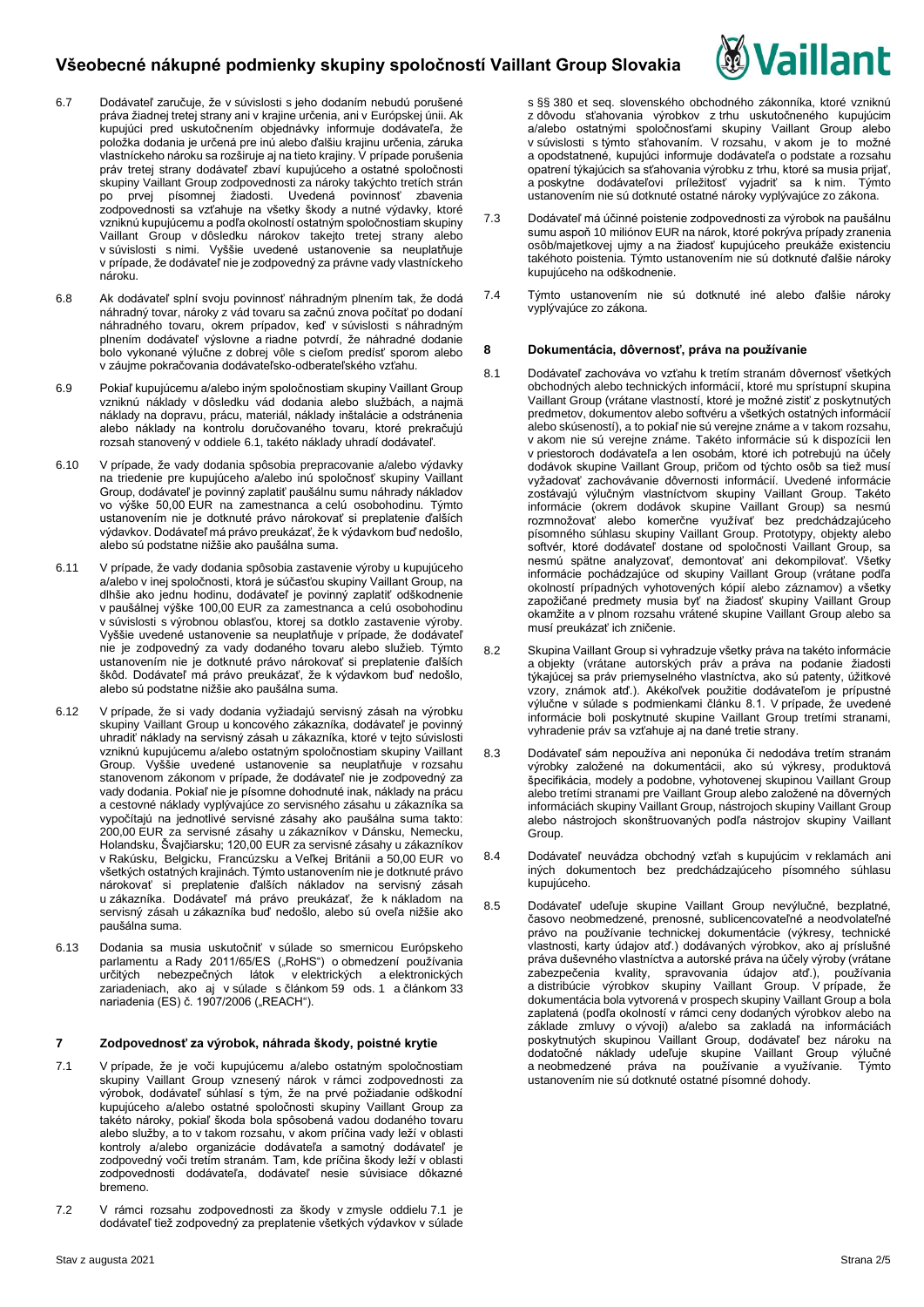

## **9 Nástroje**

- 9.1 Kupujúci automaticky a priamo po vyrobení nadobúda vlastníctvo nástrojov alebo iného výrobného vybavenia (ďalej len "nástroje"), ktoré sú vyrobené pre kupujúceho. Kupujúci sa bude považovať za výrobcu v zmysle platných zákonných ustanovení (najmä § 135b slovenského občianskeho zákonníka). To platí bez ohľadu na to, či je kupujúci označený ako výrobca. Alternatívne v prípade, že by dodávateľ mal napriek tomu na začiatku nadobudnúť (spolu-)vlastníctvo nástrojov, dodávateľ týmto prenáša (spolu-)vlastníctvo dotknutých nástrojov na kupujúceho. Dodávateľ používa nástroje len na účely stanovené v zmluve a uchováva ich pre kupujúceho (nepriama držba). Keby mala nástroj(e) v držbe tretia strana, dodávateľ týmto prenáša svoj nárok na postúpenie voči tretej strane na kupujúceho; kupujúci týmto prijíma toto postúpenie. Dodávateľ jasne, čitateľne a trvácne označí nástroje ako majetok kupujúceho s použitím inventárnych štítkov poskytnutých kupujúcim. Tieto štítky obsahujú číslo nástroja, číslo komponentu a inventárne číslo, ktoré poskytne kupujúci. Príslušné označenie sa za žiadnych okolností nesmie odstrániť ani zmeniť.
- 9.2 Spolu s vlastníctvom nástrojov (vrátane špeciálnych nástrojov a vybavenia, napr. erozívnych elektród, sonotród, skúšobných prístrojov, kalibrátorov atď.) kupujúci automaticky nadobúda vlastníctvo všetkej súvisiacej dokumentácie, konkrétne okrem iného dizajnových údajov, schém zapojenia, výkresov, plánov upínania nástrojov, informácií o lisovacích stoloch atď. Táto dokumentácia sa považuje za základnú časť nástrojov a ako taká nemôže podliehať osobitným právam (§ 120 slovenského občianskeho zákonníka). V rozsahu, .<br>v akom je dokumentácia chránená autorskými právami, dodávateľ udeľuje kupujúcemu neodvolateľné, bezplatné, výlučné a časovo a územne neobmedzené práva na používanie. Pokiaľ kupujúci dá nástroje k dispozícii dodávateľovi formou zapožičania na účel výroby častí, ktoré majú byť dodané kupujúcemu, dodávateľovi bude udelené nevýlučné a neprenosné právo na používanie dokumentácie na tento účel.
- 9.3 Kupujúci je oprávnený kedykoľvek požiadať o postúpenie nástrojov. V takom prípade sú nástroje postúpené kupujúcemu na jeho prvé požiadanie, bez omeškania a v riadnom a funkčnom stave. Dodávateľ pripraví nástroje na vyzdvihnutie kupujúcim najneskôr tri (3) pracovné dni po doručení príslušnej žiadosti. Ak dodávateľ pozastaví platby alebo požiada o insolvenčné alebo podobné štatutárne konanie, alebo ak sa takéto konanie začne, alebo ak je začatie takéhoto konania zamietnuté z dôvodu chýbajúceho majetku, kupujúci je oprávnený na okamžité prevzatie nástrojov. Dodávateľ nemá žiadne právo zadržiavať nástroje.

9.4 Okrem toho sa analogicky uplatňujú vyššie uvedené oddiely 9.1 až 9.3.

## **10 Náhradné súčasti**

- 10.1 Dodávateľ dodáva kupujúcemu alebo akejkoľvek inej spoločnosti skupiny Vaillant Group, nazvanej kupujúcim, v dostatočnom množstve tovar určený na použitie ako náhradné súčasti, ako aj náhradné súčasti pre tovar dodaný dodávateľom. Bez ohľadu na pokračujúcu existenciu dohody o dodávkach a na dôvody prerušenia dohody o dodávkach táto povinnosť platí pätnásť (15) rokov po ukončení pravidelných dodávok alebo kratšie obdobie, ktoré písomne stanoví kupujúci (ďalej len spolu "predĺžená lehota dodávok"), okrem prípadov, keď je možné preukázať, že by bolo objektívne neopodstatnené očakávať, že dodávateľ bude pokračovať v dodávkach. Týmto ustanovením nie sú dotknuté oddiely  $10.2$  až 10.5.
- 10.2 V náležitom čase, ale aspoň šesť (6) mesiacov pred skončením predĺženej lehoty dodávok, dodávateľ poskytne kupujúcemu možnosť zadať poslednú objednávku pre dopyt na celý zvyšný čas. To isté platí v prípade, že v období predĺženej lehoty dodávok začne byť dodávateľovi zrejmé, že v tomto období už nebude schopný pokračovať v dodávkach a nedokáže kupujúcemu ponúknuť iné rozumné možnosti dodávok (napr. dodávku technicky rovnocenných súčastí zodpovedajúcej kvality). Dodávateľ urýchlene písomne oznámi každý prípad svojej neschopnosti zabezpečiť dodávky v období predĺženej lehoty dodávok.
- 10.3 Pokiaľ nie je dohodnuté inak, dodávateľ zodpovedá za údržbu, obstarávanie náhrad a uchovávanie nástrojov potrebných na výrobu náhradných súčastí. Má sa za to, že súvisiace náklady sú v plnej miere uhradené cenami, ktoré boli dohodnuté pre dodávanie náhradných súčastí.
- 10.4 Po skončení predĺženej lehoty dodávok dodávateľ odovzdá na žiadosť kupujúceho technické informácie a dokumentáciu potrebné na výrobu náhradných súčastí a udelí skupine Vaillant Group nevýlučné práva na používanie, ktoré sú potrebné v súvislosti s akýmikoľvek existujúcimi právami priemyselného vlastníctva dodávateľa (vrátane autorských práv a know-how). Tieto práva na používanie zahŕňajú výrobu tretích strán pre skupinu Vaillant Group. Uvedené ustanovenie sa uplatňuje aj

v prípade prerušenia schopnosti dodávateľa realizovať dodávky v priebehu pravidelných dodávok alebo v priebehu predĺženej lehoty dodávok. Má sa za to, že úhrada za vyššie uvedené služby je vyrovnaná v rámci cien dohodnutých za dodávanie náhradných súčastí.

10.5 Ceny náhradných súčastí dodaných pre tovar dodaný dodávateľom budú dohodnuté v dodávateľskej zmluve. Pokiaľ nie je dohodnuté inak, ceny tovaru dodaného ako náhradné súčasti v lehote platnosti dodávateľskej zmluvy sa určujú na základe ceny dohodnutej v dodávateľskej zmluve pre tovar dodaný ako sériovo dodávané súčasti. Ceny dohodnuté v čase prerušenia dodávateľskej dohody platia ďalšie tri (3) roky, pokiaľ nie je dohodnuté inak. Po skončení tohto obdobia sa každý rok uzavrú nové dohody o cenách, a to najneskôr do konca augusta. Pokiaľ nie je dohodnuté inak, nové dohody o cenách sú platné dvanásť (12) mesiacov od 1. januára nasledujúceho roka.

#### **11 Vyhlásenie o pôvode dodaného tovaru, kontrola vývozu**

- 11.1 Dodávateľ na žiadosť kupujúceho bezplatne predloží osvedčenie o pôvode dodaného tovaru, príp. iné dokumenty colných alebo iných úradov týkajúce sa dodaného tovaru.
- 11.2 Dodávateľ spĺňa všetky požiadavky platných vnútroštátnych a medzinárodných právnych predpisov v oblasti zahraničného obchodu. Dodávateľ zabezpečí, aby dodávaný tovar nebol vedený v zozname kontroly vývozov uvedenom v prílohe I a/alebo v prílohe IV k nariadeniu Európskej únie (ES) č. 428/2009 ("nariadenie o dvojakom použití").
- 11.3 Dodávateľ preplatí všetky náklady a škody, ktoré vznikli kupujúcemu z dôvodu porušenia vyššie uvedených povinností, okrem prípadov, keď dodávateľ nie je zodpovedný za takéto porušenie.

### **12 Zabezpečenie kvality, spoločenská zodpovednosť, ochrana životného prostredia**

- 12.1 Dodávateľ v záujme zabezpečenia kvality svojich dodávok zavedie a udržiava systém riadenia kvality, ktorý je rovnocenný aspoň s požiadavkami normy DIN ISO 9001. Dodávateľ bude vyrábať a skúšať svoje výrobky v súlade s pravidlami tohto systému riadenia kvality. Okrem toho bude plniť požiadavky opísané v Príručke kvality pre dodávateľa skupiny Vaillant Group. Príručka kvality dodávateľa bude poskytnutá dodávateľovi na požiadanie a je k dispozícii na [www.vaillant-group.com](http://www.vaillant-group.com/) (v časti Nákup/Podmienky nákupu). Skupina Vaillant Group je oprávnená na základe predchádzajúcej dohody overiť súlad rozsahu kontroly kvality u dodávateľa so systémom riadenia kvality a Príručkou kvality dodávateľa.
- 12.2 Dodávateľ musí spĺňať príslušné zákonné ustanovenia, ktorými je upravený vzťah k zamestnancom, ochrana životného prostredia a zdravia a bezpečnosti pri práci s cieľom znížiť nežiaduci vplyv svojej činnosti na ľudí a životné prostredie. Dodávateľ v tejto súvislosti v rámci svojich možností stanoví a ďalej rozvinie systém riadenia v súlade s normou DIN ISO 14001, ako aj DIN ISO 45001 alebo OHSAS 18001. Ďalej musí dodržiavať zásady iniciatívy OSN s názvom Global Compact, ktorá súvisí najmä s ochranou medzinárodných ľudských práv, právom na kolektívne vyjednávanie, zákazom nútenej práce a práce detí, odstránením diskriminácie pri nábore a zamestnávaní pracovníkov, zodpovednosťou za životné prostredie a predchádzaním korupcii. Ďalšie informácie o iniciatíve OSN Global Compact sú k dispozícii na[: www.unglobalcompact.org.](http://www.unglobalcompact.org/)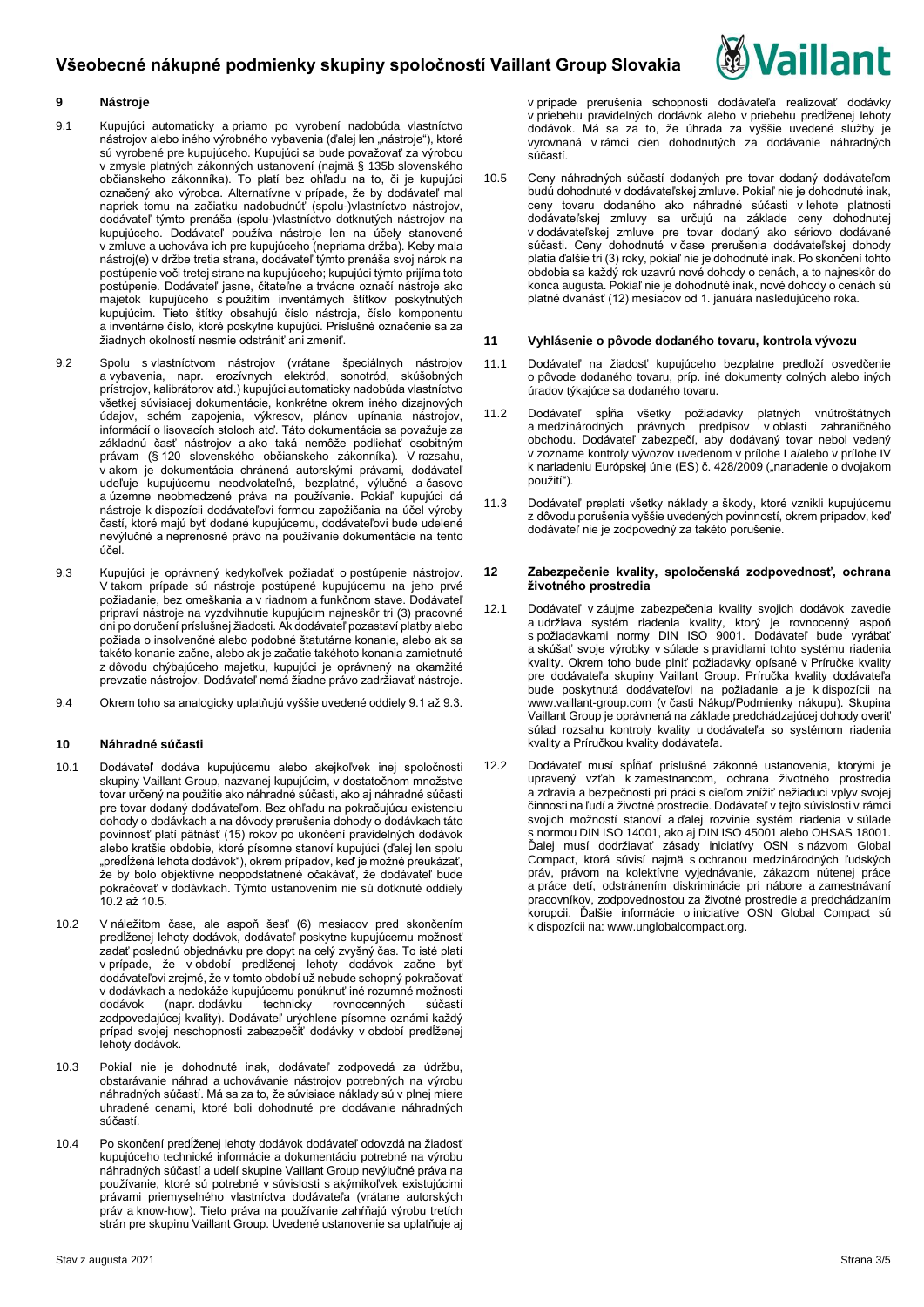

## **13 Dodatočné ustanovenia týkajúce sa zmlúv o dielo a zmlúv o poskytnutí služby**

## 13.1 Spolupráca

Pokiaľ nie je dohodnuté inak, dodávateľ dostane od kupujúceho v požadovanom dátovom formáte všetky informácie, dokumenty a údaje, ktoré má kupujúci k dispozícii (ďalej len spolu "informácie"), ktoré kupujúci považuje za nutné pre poskytovanie služieb, okrem prípadov, keď sú tieto informácie k dispozícii dodávateľovi iným spôsobom. Ak dodávateľ považuje informácie za nedostatočné alebo nejasné a v rozsahu, v akom ich za takéto považuje, túto skutočnosť ihneď oznámi kupujúcemu v textovej forme.

## 13.2 Oprávnenia zamestnancov

- 13.2.1. Dodávateľ poskytuje zmluvné služby výlučne prostredníctvom zamestnancov, ktorí sú riadne kvalifikovaní na poskytovanie daných služieb. V prípade zahraničných zamestnancov dodávateľ na žiadosť kupujúceho doloží existenciu pracovného povolenia, ak je to nutné.
- 13.2.2. V rozsahu, v akom je dohodnuté umiestnenie konkrétnych zamestnancov na poskytovanie zmluvných služieb, si každá výmena zamestnancov zo strany dodávateľa vyžaduje predchádzajúci súhlas kupujúceho, ktorý kupujúci neopodstatnene neodmietne. V každom prípade má novo umiestnený zamestnanec aspoň taký stupeň kvalifikácie ako vymenený zamestnanec. Týmto ustanovením nie je dotknutý oddiel 13.2.1. Kupujúci nehradí žiadne dodatočné výdavky, ktoré vzniknú dodávateľovi v dôsledku vstupného školenia nového zamestnanca.
- 13.2.3. Kupujúci je oprávnený požadovať výmenu umiestneného zamestnanca, pokiaľ odôvodní svoje pochybnosti o vhodnosti umiestnených zamestnancov na poskytovanie objednaných služieb a/alebo ich schopnosti poskytovať objednané služby, prípadne o ich osobnej spoľahlivosti.
- 13.3 Odmena
- 13.3.1. Ak bola dohodnutá pevná cena, všetky služby, výdavky a náklady dodávateľa sa považujú za pokryté touto pevnou cenou, okrem prípadov, keď je výslovne dohodnuté inak.
- 13.3.2. Ak bola dohodnutá cena na základe času a materiálu, cena je založená na hodinovej sadzbe. Vynaložený čas, ktorý sa fakturuje na základe hodinových sadzieb, sa musí zaznamenávať a účtovať s minimálne polhodinovou presnosťou a musí byť doložený súhrnným výkazom činností. Všetky ostatné náklady a výdavky dodávateľa sa považujú za plne pokryté v rámci dohodnutej odmeny.
- 13.3.3. V rozsahu, v akom je účtovanie založené na dennej sadzbe, sa má za to, že je dohodnuté, že jeden pracovný deň trvá aspoň osem (8) hodín. Ak je pracovný čas kratší ako osem hodín, vykázané hodiny sa účtujú s 1/8 dennej sadzby. Primerane sa uplatňuje oddiel 13.3.2, 3. veta.
- 13.3.4. Čas strávený dopravou sa prepláca len ako pracovný čas, pokiaľ bolo jeho účelom poskytovanie služieb.
- 13.3.5. Dodávateľ nemá nárok na žiadnu dodatočnú odmenu za žiadnu mimoriadnu (večernú alebo nočnú) prácu alebo za prácu cez soboty, nedele alebo štátne sviatky, okrem prípadov, keď výkon práce mimo pracovného času alebo cez soboty, nedele alebo štátne sviatky, ako aj dodatočná odmena vyplývajúca z takejto práce boli v konkrétnom prípade vopred výslovne dohodnuté s kupujúcim.
- 13.3.6. Pokiaľ nie je dohodnuté inak, náklady na cestu a ubytovanie sa dodávateľovi preplácajú len vtedy, keď zamestnanci dodávateľa vykonávajú cesty na účel poskytnutia dohodnutých služieb a ak kupujúci udelil svoj predchádzajúci súhlas v písomnej forme s preplatením príslušných cestovných nákladov. Dodávateľ sa týmto zaväzuje, že bude využívať osobitné podmienky poskytnuté skupine Vaillant Group (letecké cestovné, železničné cestovné, prenajaté vozidlo, taxík, hotel), v rozsahu, v akom sú možné a existujú. Pokiaľ nie je dohodnuté inak, náklady na cestovné a ubytovanie sa preplácajú len na základe predloženia príslušných dokladov, a to takto:

Vlak: 2. trieda

Lietadlo: trieda Economy

Požičané auto: len vozidlá do strednej triedy (vrátane navigácie a zimných pneumatík, ak sú potrebné)

Jazda súkromným vozidlom: príspevok na kilometer v súlade

s pokynmi daňového úradu

Hotelové ubytovanie do strednej kategórie (t. j. do troch hviezdičiek)

Bude vybraná najvýkonnejšia a nákladovo najefektívnejšia forma dopravy, pričom sa zohľadní naliehavosť danej veci.

13.3.7. Ostatné náklady a výdavky dodávateľa sa preplácajú len vtedy a len v takom rozsahu, ako bolo vopred dohodnuté a pokiaľ boli splnené dohodnuté požiadavky na nákladovú efektívnosť. Náklady a výdavky sa účtujú bez príplatkov. Pri fakturácii sa spolu s príslušnou faktúrou predložia kópie všetkých dokladov týkajúcich sa nákladov, ktoré majú byť preplatené. Kupujúci môže kedykoľvek požadovať predloženie originálnych dokladov.

13.3.8. Dodávateľ fakturuje všetky služby riadne a v súlade s platnými daňovými predpismi, s prípadnou platnou daňou z pridanej hodnoty v zákonom stanovenej sadzbe.

## 13.4 Žiadosť o zmenu

- 13.4.1. Kupujúci môže zmeniť požiadavky na dohodnuté služby a ďalšie zmluvné podmienky podľa nasledujúceho postupu žiadosti o zmenu.
- 13.4.2. Kupujúci oznámi dodávateľovi v písomnej alebo textovej forme svoju žiadosť o zmenu a/alebo dodatok ku zmluve ("žiadosť o zmenu").
- 13.4.3. Pokiaľ by žiadosť o zmenu ovplyvnila dohodnutý časový harmonogram, odmenu a/alebo iné zmluvné podmienky, dodávateľ najneskôr do siedmich pracovných dní od prijatia žiadosti o zmenu oznámi túto skutočnosť kupujúcemu v textovej forme a predloží ponuku na vykonanie žiadosti o zmenu. Keby žiadosť o zmenu viedla ku zmenám dohodnutého časového harmonogramu alebo dohodnutej odmeny, príslušné zmeny sa vypočítajú na základe pôvodného výpočtu. Pokiaľ sa odôvodnene nedá predpokladať, že dodávateľ vykoná žiadosť o zmenu, dodávateľ nie je povinný predkladať ponuku. Dodávateľ vo vyššie uvedenej lehote informuje o tejto skutočnosti kupujúceho a uvedie dôvody. V takom prípade je kupujúci oprávnený poveriť poskytnutím upravených služieb tretiu stranu alebo sám realizovať takéto služby.
- 13.4.4. Ak kupujúci prijme ponuku v písomnej alebo textovej forme, žiadosť o zmenu sa stáva neoddeliteľnou súčasťou zmluvy a zmluva je zmenená a/alebo doplnená dohodnutou žiadosťou o zmenu, napr. pokiaľ ide o služby, ktoré majú byť poskytnuté, harmonogram a odmenu. To isté platí v prípade, že nebolo predložené oznámenie podľa oddielu 13.4.3 vety 1.

### 13.5 Využívanie subdodávateľov

- 13.5.1. Pokiaľ nie je dohodnuté inak, dodávateľ je oprávnený poveriť poskytovaním služieb kupujúcemu subdodávateľov len s predchádzajúcim súhlasom kupujúceho. Vyhlásenie o súhlase musí byť poskytnuté v písomnej alebo textovej forme.
- 13.5.2. V rozsahu, v akom dodávateľ využíva tretie strany na poskytovanie služieb, je zodpovedný za služby tretích strán rovnako ako za svoje vlastné služby. Dodávateľ je zodpovedný za všetky chyby tretej strany v rovnakom rozsahu ako za svoje vlastné chyby.
- 13.5.3. Dodávateľ dbá na to, aby v prípade (povoleného) využívania subdodávateľov obstarával služby tretích strán vo svojom vlastnom mene a na svoj vlastný účet a aby zmluva bola uzavretá len medzi dodávateľom a treťou stranou. Dodávateľ nie je oprávnený zastupovať kupujúceho, ani uzatvárať zmluvy v mene kupujúceho.
- 13.5.4. V rozsahu, v akom sa v individuálnej objednávke stanovuje, že dodávateľ musí určiť tretiu stranu, ktorá bude poskytovať služby (ďalej len "služby tretích strán") a náklady na tieto služby bude hradiť kupujúci, dodávateľ zabezpečí, že služby tretích strán budú obstarané takým spôsobom, aby boli podľa možností čo najefektívnejšie z hľadiska nákladov, t. j. aby sa dosiahol najlepší pomer náklady/prínosy, v súlade s nasledujúcimi ustanoveniami.
	- a) Služby tretích strán s predpokladanou celkovou hodnotou objednávky vo výške do 5 000 EUR za jednotlivú službu dodávateľ objednáva takým spôsobom, aby boli čo najefektívnejšie z hľadiska nákladov. Nie je však nutné, aby sa v každom jednotlivom prípade vypísala výzva na predkladanie ponúk na poskytovanie služieb tretích strán.
	- b) Na služby tretích strán s predpokladanou celkovou hodnotou objednávky vo výške viac ako 5 000 EUR za jednotlivú službu dodávateľ vypíše súťaž, t. j. dodávateľ v týchto prípadoch získa aspoň tri porovnateľné ponuky a preskúma ich z hľadiska nákladovej efektívnosti. Pri získavaní ponúk sa zohľadňujú odporúčania a pokyny kupujúceho. Podľa voľby kupujúceho pôjde buď o ponuky s pevnou cenou, alebo o ponuky so záväzným Predložené ponuky budú spolu s navrhovaným rozhodnutím zaslané kupujúcemu na účely prijatia rozhodnutia. Dodávateľ nepodpíše subdodávateľskú zmluvu skôr, než dostane predchádzajúci súhlas kupujúceho, ktorý musí mať textovú formu.
- 13.5.5. Dodávateľ nie je oprávnený účtovať žiadny príplatok (manipulačný poplatok a podobne) za služby tretích strán. Dodávateľ týmto vyhlasuje a zaručuje, že v súvislosti s uzavretím subdodávateľskej zmluvy nepodnieti to, aby jemu alebo niekomu inému boli dotknutou treťou